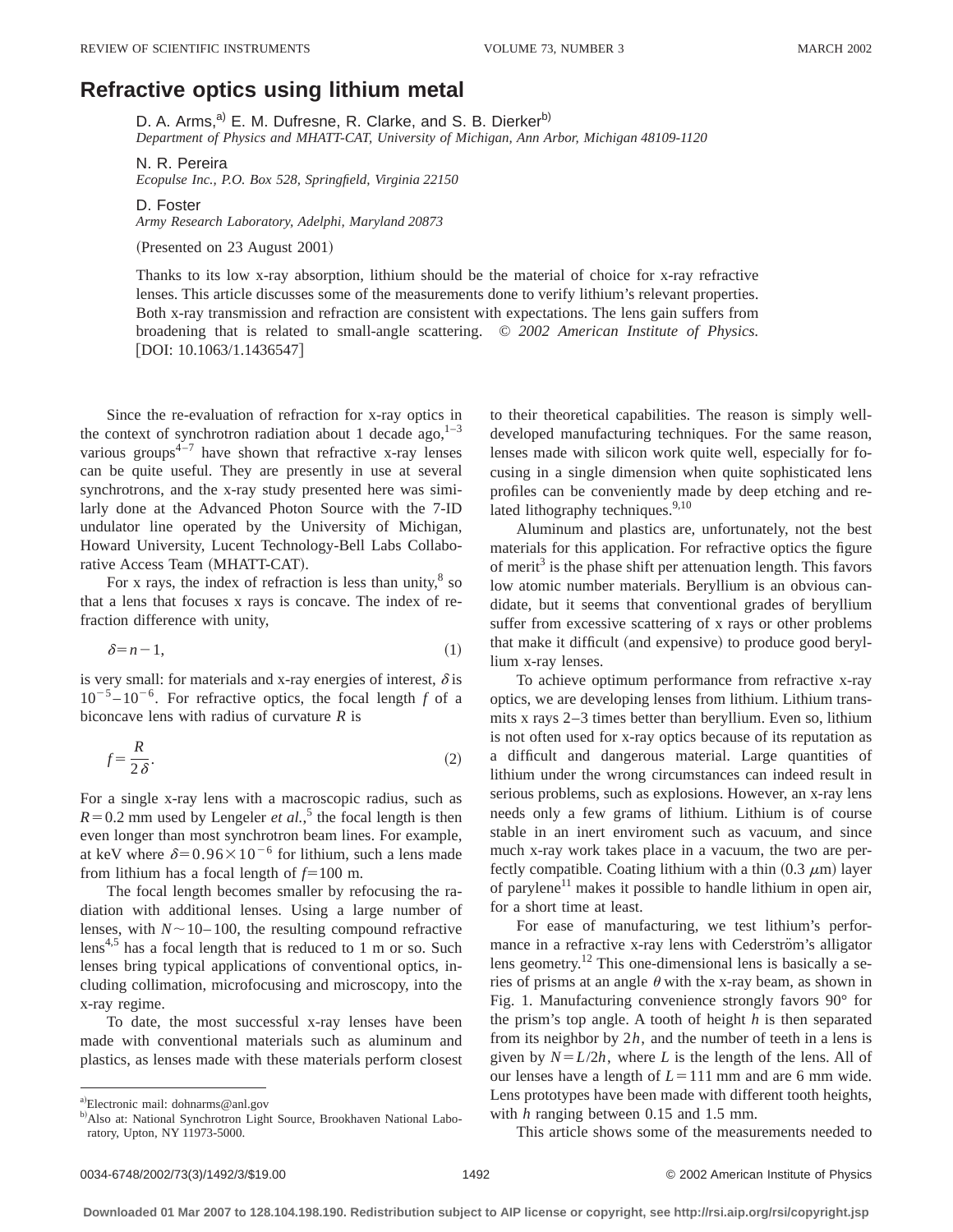

FIG. 1. Half of a lithium lens, represented by a single jaw, as used for testing. A full lens would have a second inverted jaw above the first at the same angle  $\theta$ . The height of each tooth is  $h$ , the lens pitch is  $2h$ , and the lens length is *L*.

characterize lenses whose performance has already been presented elsewhere.<sup>13</sup> X-ray results obtained to date include a factor of 3 gain, that is, a threefold increase in intensity over an unfocused beam. Although useful, this gain is less than should be theoretically possible. We believe this is due to manufacturing defects, and not to any fundamental problems with lithium.

Figure 2 shows focusing by one jaw of a prototype lens. This jaw has 74 teeth with a height of  $h=0.75$  mm. It sits 200 mm behind a 0.7 mm wide slit that is 49 m away from the x-ray source. The energy of the photons is set to 10 keV by a silicon monochromator. The image is taken with a charge coupled device  $(CCD)$  camera 7 m behind the lens.

The unfocused beam has wings caused by penumbra, and a profile that approximates a centered cut of a Gaussian beam. The peak intensity in the focused beam is 2.5 times larger than the unfocused beam, a modest gain. Assuming Gaussian optics and a Gaussian source, while taking into account lithium's absorption, the theoretical gain is 5.2.

The principal reason for the twofold discrepancy is that the focal spot is almost twice as wide as expected. In addition, the beam shape distinctly shows an undesirable shoulder (see Fig. 2). These nonideal features are not yet understood in detail; some small angle scattering from  $\sim$ 1  $\mu$ m surface imperfections is expected, but not yet modeled. In addition there is contamination by a small 30 keV component of the beam as discussed later.

To test the quality of the teeth we measure the transmission of a thin  $(30 \mu m)$  slice of the x-ray beam through all *N* 



FIG. 2. Focusing by one jaw of a lithium lens. The focused beam has a maximum 2.5 times larger than the unfocused beam, half the predicted factor of 5.2.



FIG. 3. Transmission of a 30  $\mu$ m beam through a jaw as it is inserted into the beam, while held parallel to the beam. Lens *A* is handled properly, in dry nitrogen and then under a constant vacuum. Lens *B*'s transmission decreases 1 order of magnitude faster, due to corrosion from water vapor that was introduced by a leaky seal.

teeth, when  $\theta$  is set to zero. The absorption can be easily measured by collecting the transmitted flux with an ionization chamber. When the beam passes above the top of the teeth, there is absorption from only the 0.125 mm beryllium entrance and exit windows (which is basically negligible), making this the maximum transmission. When the beam reaches the bottom of the teeth, it passes through 111 mm of lithium. Inbetween, there should be an exponential decrease of the intensity. Any deviation betrays a problem with the material, the tooth surface, or something similar.

Figure 3 shows the x-ray transmission for two identical lenses with 0.5 mm high teeth (different from the lenses shown earlier). Lens *A* was kept in a good vacuum, while lens *B* was found to have been kept in a vessel with a leaky seal for several days in humid air. As lens *A* is inserted into the beam, the amount of lithium traversed by the x-ray beam is approximately linear. The exponential decrease in transmission is evident in the linear slope on the semilog plot. After 0.5 mm the beam reaches the bottom of the 0.5 mm high teeth, and the transmission dips slightly. Any further insertion has the beam passing though the 111 mm bulk of the lithium, so that the transmission remains the same. The transmission agrees with lithium's theoretical absorption length of 58 mm at 10 keV. Lens *B* was highly corroded due to water vapor, and the transmission through the teeth is roughly a factor of 10 worse due to the presence of oxygen on the surface. Once the insertion reaches 0.5 mm, the transmission rises to the transmission seen by lens *A*; apparently, the corrosion only affects lithium's surface, not its bulk.

A CCD camera 8 m behind the ionization chamber measured the beam's deflection. Figure 4 shows slices of the images, when the lens is both out of the beam and in the beam. The beam profile without the lens shows a single peak with a full width half maximum (FWHM) of 14  $\mu$ rad that corresponds to the slit width modified by the beam's native divergence. However, the beam that passed through the lens shows two peaks. The principal peak, deflected by 175  $\mu$ rad,

**Downloaded 01 Mar 2007 to 128.104.198.190. Redistribution subject to AIP license or copyright, see http://rsi.aip.org/rsi/copyright.jsp**